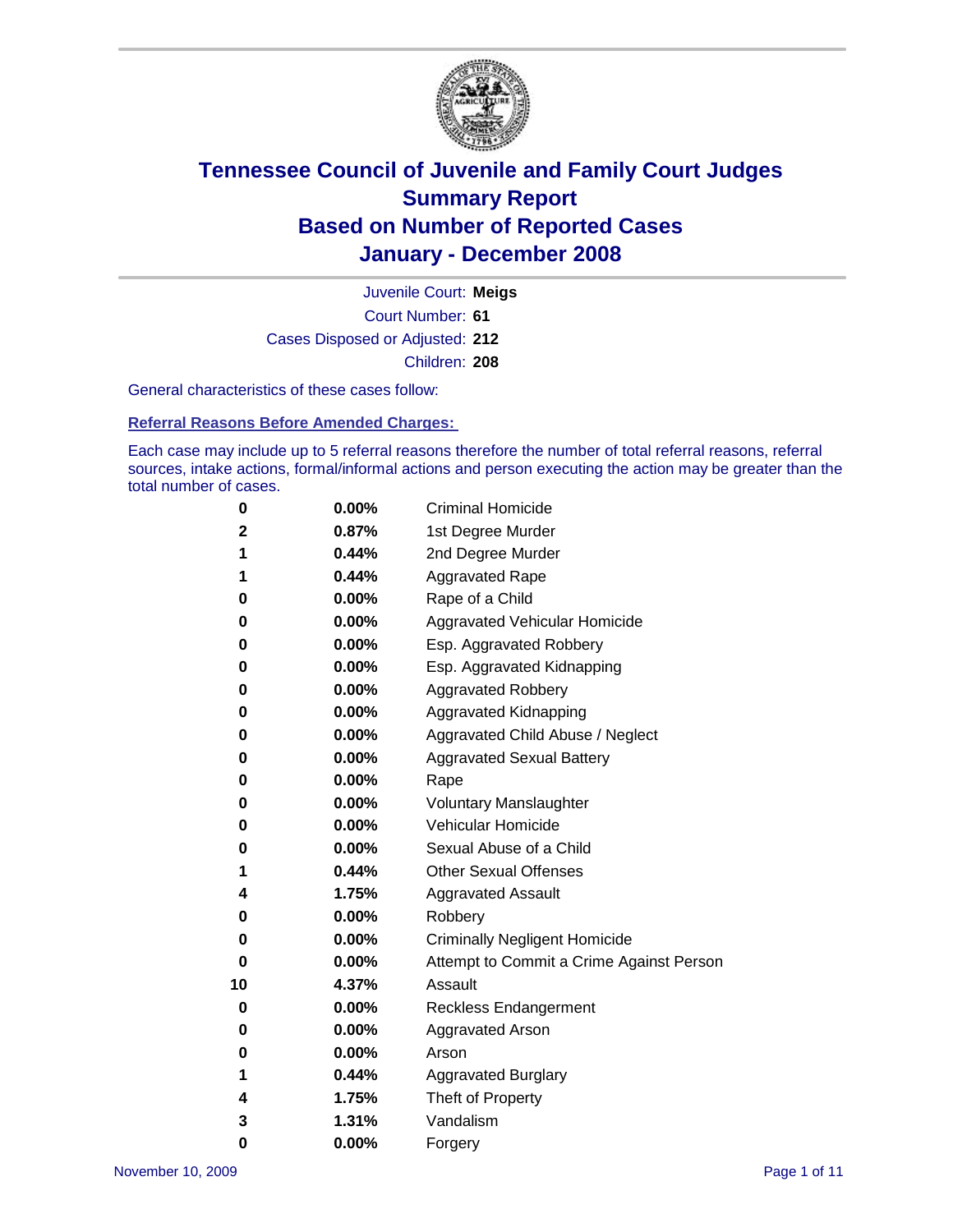

Court Number: **61** Juvenile Court: **Meigs** Cases Disposed or Adjusted: **212** Children: **208**

#### **Referral Reasons Before Amended Charges:**

Each case may include up to 5 referral reasons therefore the number of total referral reasons, referral sources, intake actions, formal/informal actions and person executing the action may be greater than the total number of cases.

| 0            | 0.00% | <b>Worthless Checks</b>                                     |
|--------------|-------|-------------------------------------------------------------|
| 0            | 0.00% | Illegal Possession / Fraudulent Use of Credit / Debit Cards |
| 0            | 0.00% | <b>Burglary</b>                                             |
| 0            | 0.00% | Unauthorized Use of a Vehicle                               |
| 0            | 0.00% | <b>Cruelty to Animals</b>                                   |
| 0            | 0.00% | Sale of Controlled Substances                               |
| 3            | 1.31% | <b>Other Drug Offenses</b>                                  |
| 3            | 1.31% | <b>Possession of Controlled Substances</b>                  |
| 0            | 0.00% | <b>Criminal Attempt</b>                                     |
| 0            | 0.00% | Carrying Weapons on School Property                         |
| 0            | 0.00% | Unlawful Carrying / Possession of a Weapon                  |
| 1            | 0.44% | <b>Evading Arrest</b>                                       |
| 0            | 0.00% | Escape                                                      |
| 0            | 0.00% | Driving Under Influence (DUI)                               |
| 5            | 2.18% | Possession / Consumption of Alcohol                         |
| 1            | 0.44% | Resisting Stop, Frisk, Halt, Arrest or Search               |
| 1            | 0.44% | <b>Aggravated Criminal Trespass</b>                         |
| 2            | 0.87% | Harassment                                                  |
| 0            | 0.00% | Failure to Appear                                           |
| 0            | 0.00% | Filing a False Police Report                                |
| 0            | 0.00% | Criminal Impersonation                                      |
| 0            | 0.00% | <b>Disorderly Conduct</b>                                   |
| $\mathbf{2}$ | 0.87% | <b>Criminal Trespass</b>                                    |
| 0            | 0.00% | <b>Public Intoxication</b>                                  |
| 0            | 0.00% | Gambling                                                    |
| 2            | 0.87% | Traffic                                                     |
| 7            | 3.06% | <b>Local Ordinances</b>                                     |
| 0            | 0.00% | Violation of Wildlife Regulations                           |
| 1            | 0.44% | Contempt of Court                                           |
| 3            | 1.31% | <b>Violation of Probation</b>                               |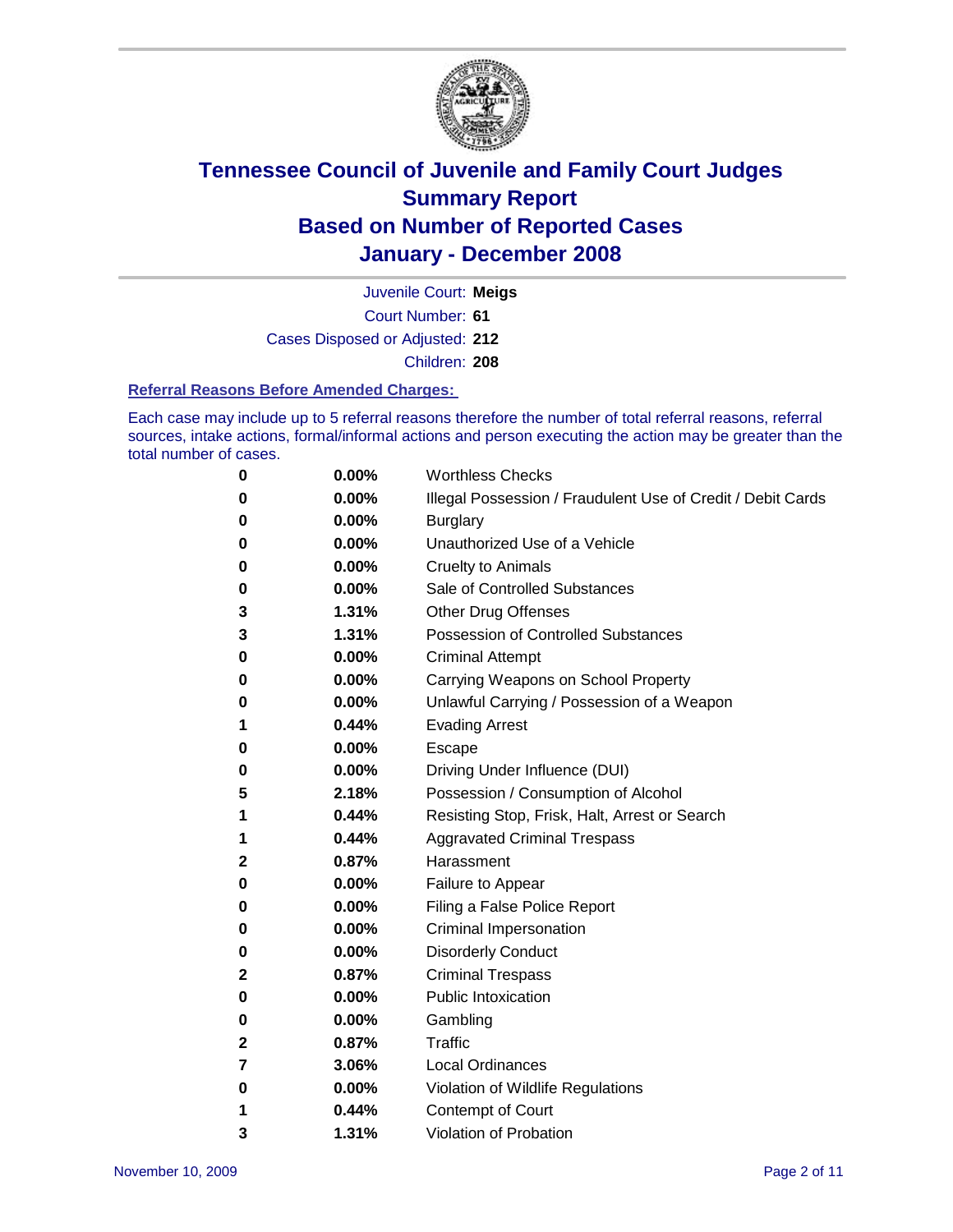

Court Number: **61** Juvenile Court: **Meigs** Cases Disposed or Adjusted: **212** Children: **208**

#### **Referral Reasons Before Amended Charges:**

Each case may include up to 5 referral reasons therefore the number of total referral reasons, referral sources, intake actions, formal/informal actions and person executing the action may be greater than the total number of cases.

| 229      | 100.00% | <b>Total Referrals</b>                 |
|----------|---------|----------------------------------------|
| 2        | 0.87%   | Other                                  |
| 0        | 0.00%   | <b>Consent to Marry</b>                |
| 0        | 0.00%   | <b>Request for Medical Treatment</b>   |
| 1        | 0.44%   | <b>Child Support</b>                   |
| 3        | 1.31%   | Paternity / Legitimation               |
| 0        | 0.00%   | Visitation                             |
| 46       | 20.09%  | Custody                                |
| 1        | 0.44%   | <b>Foster Care Review</b>              |
| 4        | 1.75%   | <b>Administrative Review</b>           |
| 16       | 6.99%   | <b>Judicial Review</b>                 |
| 0        | 0.00%   | Violation of Informal Adjustment       |
| $\bf{0}$ | 0.00%   | <b>Violation of Pretrial Diversion</b> |
| 6        | 2.62%   | <b>Termination of Parental Rights</b>  |
| 44       | 19.21%  | Dependency / Neglect                   |
| $\bf{0}$ | 0.00%   | <b>Physically Abused Child</b>         |
| 0        | 0.00%   | <b>Sexually Abused Child</b>           |
| 3        | 1.31%   | <b>Violation of Curfew</b>             |
| 0        | 0.00%   | Violation of a Valid Court Order       |
| 8        | 3.49%   | Possession of Tobacco Products         |
| $\bf{0}$ | 0.00%   | Out-of-State Runaway                   |
| 15       | 6.55%   | In-State Runaway                       |
| 10       | 4.37%   | Truancy                                |
| 12       | 5.24%   | Unruly Behavior                        |
| $\bf{0}$ | 0.00%   | Violation of Aftercare                 |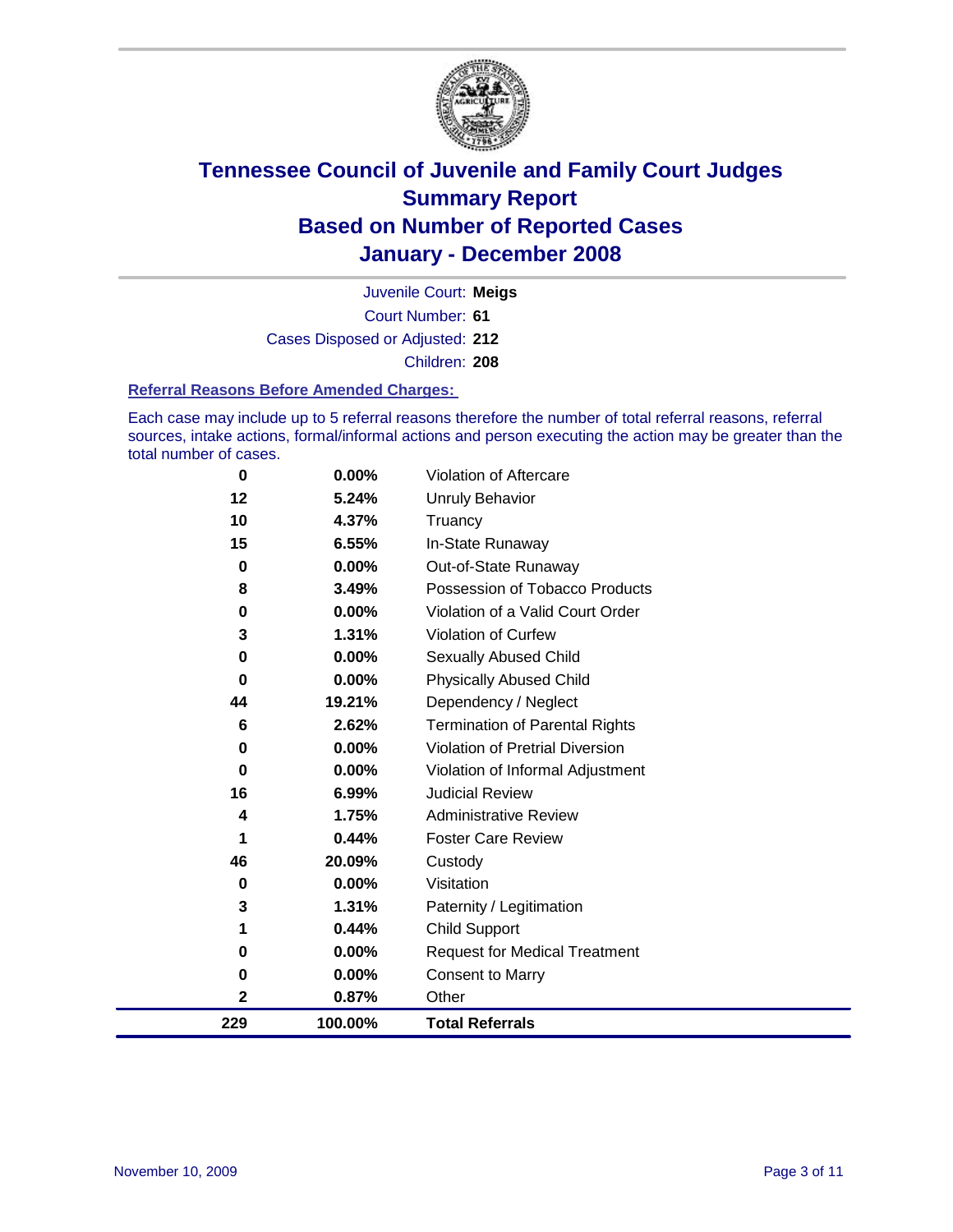

|                                 |          | Juvenile Court: Meigs |  |  |  |
|---------------------------------|----------|-----------------------|--|--|--|
| Court Number: 61                |          |                       |  |  |  |
| Cases Disposed or Adjusted: 212 |          |                       |  |  |  |
|                                 |          | Children: 208         |  |  |  |
| <b>Referral Sources: 1</b>      |          |                       |  |  |  |
| 49                              | 21.40%   | Law Enforcement       |  |  |  |
| 35                              | 15.28%   | Parents               |  |  |  |
| 57                              | 24.89%   | Relatives             |  |  |  |
| 0                               | $0.00\%$ | Self                  |  |  |  |
| 29                              | 12.66%   | School                |  |  |  |
| 1                               | 0.44%    | <b>CSA</b>            |  |  |  |

| 229 | 100.00%  | <b>Total Referral Sources</b>     |
|-----|----------|-----------------------------------|
| 0   | 0.00%    | Other                             |
| 0   | 0.00%    | Unknown                           |
| 0   | 0.00%    | Hospital                          |
| 0   | $0.00\%$ | Child & Parent                    |
| 8   | 3.49%    | Victim                            |
| 1   | 0.44%    | <b>Other Court</b>                |
| 0   | 0.00%    | Social Agency                     |
| 10  | 4.37%    | <b>Court Staff</b>                |
| 0   | 0.00%    | <b>District Attorney's Office</b> |
| 0   | 0.00%    | <b>Other State Department</b>     |
| 39  | 17.03%   | <b>DCS</b>                        |
| 1   | 0.44%    | <b>CSA</b>                        |

### **Age of Child at Referral: 2**

| 208 | 100.00% | <b>Total Child Count</b> |
|-----|---------|--------------------------|
| 0   | 0.00%   | <b>Unknown</b>           |
| 0   | 0.00%   | Ages 19 and Over         |
| 29  | 13.94%  | Ages 17 through 18       |
| 61  | 29.33%  | Ages 15 through 16       |
| 29  | 13.94%  | Ages 13 through 14       |
| 8   | 3.85%   | Ages 11 through 12       |
| 81  | 38.94%  | Ages 10 and Under        |

<sup>1</sup> If different than number of Referral Reasons (229), verify accuracy of your court's data.

<sup>2</sup> One child could be counted in multiple categories, verify accuracy of your court's data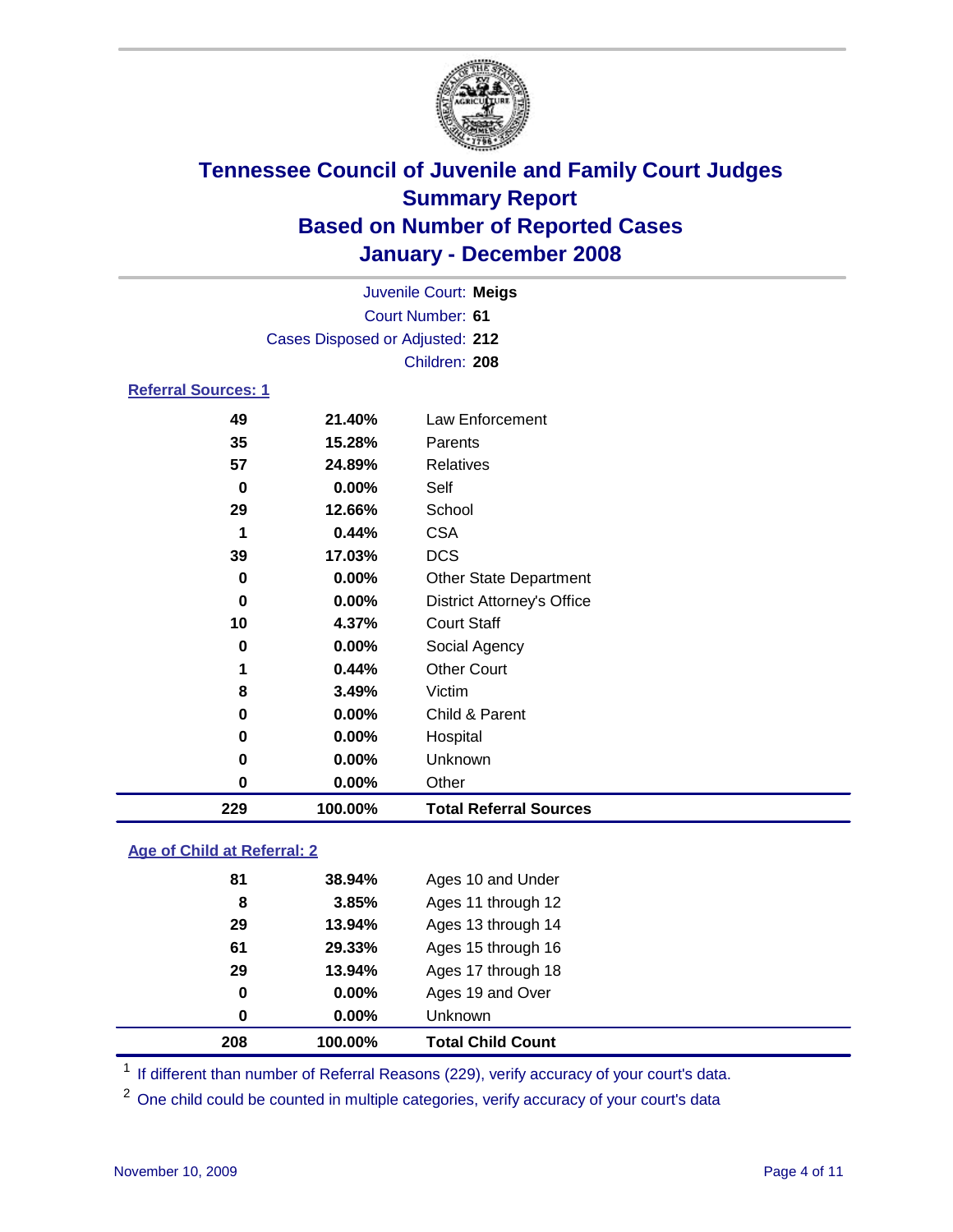

| Juvenile Court: Meigs                   |                                 |                          |  |  |  |
|-----------------------------------------|---------------------------------|--------------------------|--|--|--|
| Court Number: 61                        |                                 |                          |  |  |  |
|                                         | Cases Disposed or Adjusted: 212 |                          |  |  |  |
|                                         | Children: 208                   |                          |  |  |  |
| Sex of Child: 1                         |                                 |                          |  |  |  |
| 124                                     | 59.62%                          | Male                     |  |  |  |
| 84                                      | 40.38%                          | Female                   |  |  |  |
| $\bf{0}$                                | 0.00%                           | Unknown                  |  |  |  |
| 208                                     | 100.00%                         | <b>Total Child Count</b> |  |  |  |
| <b>Race of Child: 1</b>                 |                                 |                          |  |  |  |
| 195                                     | 93.75%                          | White                    |  |  |  |
| 1                                       | 0.48%                           | African American         |  |  |  |
| 0                                       | 0.00%                           | Native American          |  |  |  |
| $\bf{0}$                                | 0.00%                           | Asian                    |  |  |  |
| 11                                      | 5.29%                           | Mixed                    |  |  |  |
| 1                                       | 0.48%                           | Unknown                  |  |  |  |
| 208                                     | 100.00%                         | <b>Total Child Count</b> |  |  |  |
| <b>Hispanic Origin: 1</b>               |                                 |                          |  |  |  |
| 4                                       | 1.92%                           | Yes                      |  |  |  |
| 204                                     | 98.08%                          | <b>No</b>                |  |  |  |
| $\mathbf 0$                             | 0.00%                           | Unknown                  |  |  |  |
| 208                                     | 100.00%                         | <b>Total Child Count</b> |  |  |  |
| <b>School Enrollment of Children: 1</b> |                                 |                          |  |  |  |
| 159                                     | 76.44%                          | Yes                      |  |  |  |
| 42                                      | 20.19%                          | No                       |  |  |  |
| $\overline{7}$                          | 3.37%                           | Unknown                  |  |  |  |
| 208                                     | 100.00%                         | <b>Total Child Count</b> |  |  |  |

One child could be counted in multiple categories, verify accuracy of your court's data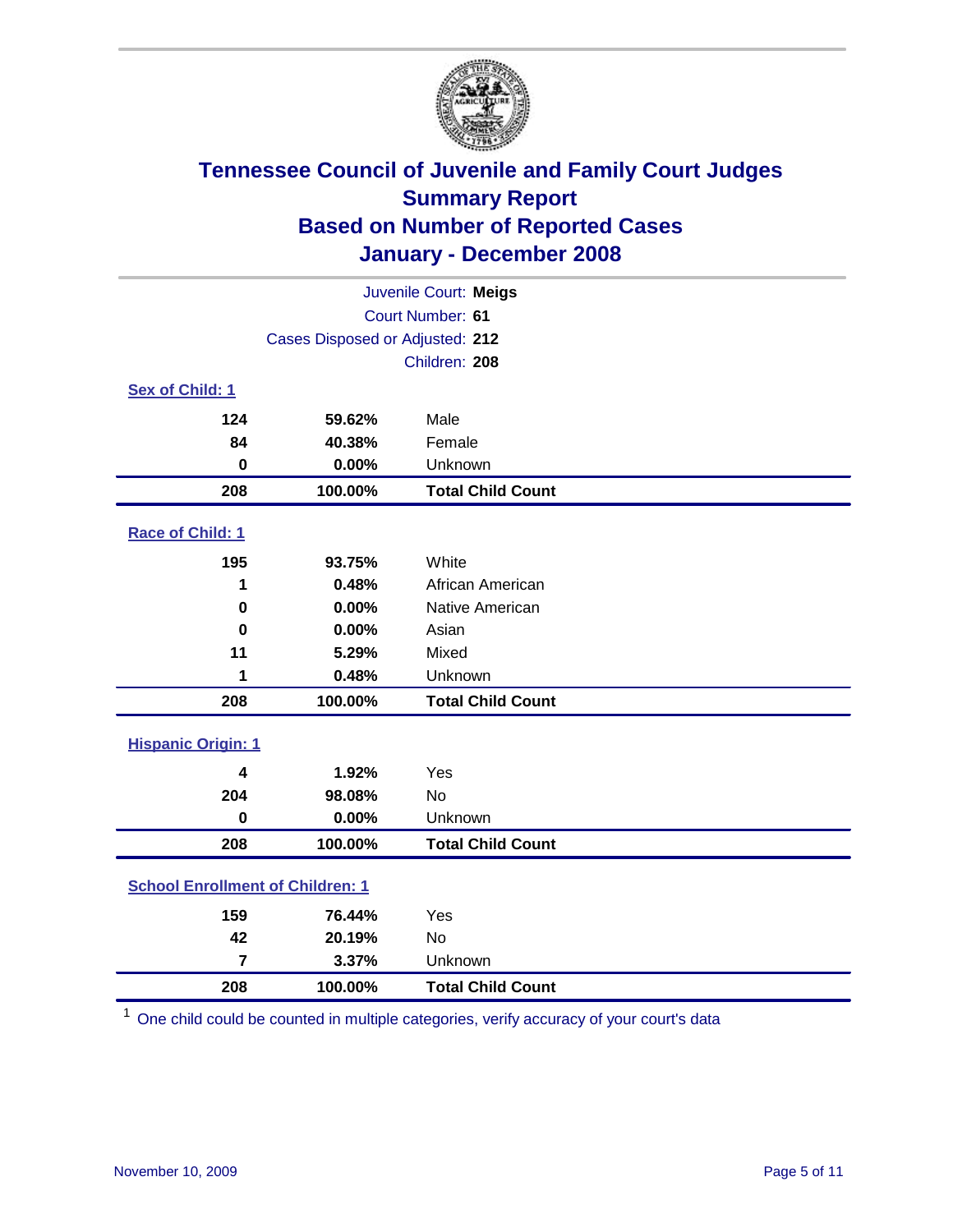

Court Number: **61** Juvenile Court: **Meigs** Cases Disposed or Adjusted: **212** Children: **208 Living Arrangement of Child at Time of Referral: 1**

| 208 | 100.00%  | <b>Total Child Count</b>     |
|-----|----------|------------------------------|
| 2   | 0.96%    | Other                        |
| 0   | $0.00\%$ | Unknown                      |
| 0   | $0.00\%$ | Independent                  |
| 5   | 2.40%    | In an Institution            |
|     | 0.48%    | In a Residential Center      |
| 7   | $3.37\%$ | In a Group Home              |
| 10  | 4.81%    | With Foster Family           |
| 4   | 1.92%    | With Adoptive Parents        |
| 71  | 34.13%   | <b>With Relatives</b>        |
| 4   | 1.92%    | With Father                  |
| 39  | 18.75%   | With Mother                  |
| 12  | 5.77%    | With Mother and Stepfather   |
| 10  | 4.81%    | With Father and Stepmother   |
| 43  | 20.67%   | With Both Biological Parents |
|     |          |                              |

### **Type of Detention: 2**

| 212 | 100.00%  | <b>Total Detention Count</b> |  |
|-----|----------|------------------------------|--|
| 0   | 0.00%    | Other                        |  |
| 200 | 94.34%   | Does Not Apply               |  |
| 0   | $0.00\%$ | <b>Unknown</b>               |  |
| 0   | 0.00%    | <b>Psychiatric Hospital</b>  |  |
| 0   | $0.00\%$ | Jail - No Separation         |  |
| 0   | $0.00\%$ | Jail - Partial Separation    |  |
| 1   | 0.47%    | Jail - Complete Separation   |  |
| 5   | 2.36%    | Juvenile Detention Facility  |  |
| 6   | 2.83%    | Non-Secure Placement         |  |
|     |          |                              |  |

<sup>1</sup> One child could be counted in multiple categories, verify accuracy of your court's data

<sup>2</sup> If different than number of Cases (212) verify accuracy of your court's data.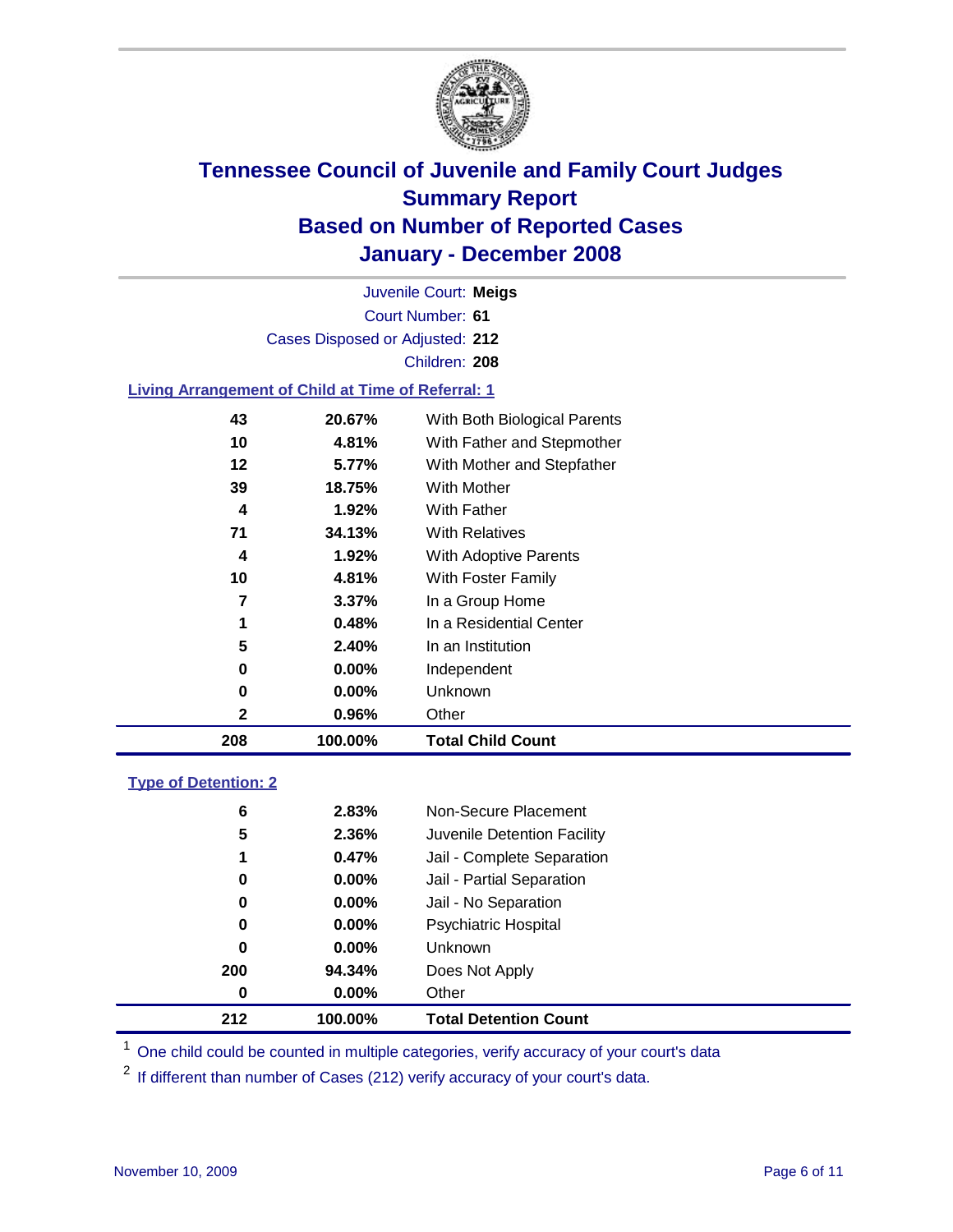

|                                                    | Juvenile Court: Meigs           |                                      |  |  |
|----------------------------------------------------|---------------------------------|--------------------------------------|--|--|
|                                                    |                                 | Court Number: 61                     |  |  |
|                                                    | Cases Disposed or Adjusted: 212 |                                      |  |  |
| Children: 208                                      |                                 |                                      |  |  |
| <b>Placement After Secure Detention Hearing: 1</b> |                                 |                                      |  |  |
| 19                                                 | 8.96%                           | Returned to Prior Living Arrangement |  |  |
| 5                                                  | 2.36%                           | Juvenile Detention Facility          |  |  |
|                                                    | 0.47%                           | Jail                                 |  |  |
| 4                                                  | 1.89%                           | Shelter / Group Home                 |  |  |
| 6                                                  | 2.83%                           | <b>Foster Family Home</b>            |  |  |
| $\bf{0}$                                           | 0.00%                           | Psychiatric Hospital                 |  |  |
| 0                                                  | 0.00%                           | Unknown                              |  |  |
| 169                                                | 79.72%                          | Does Not Apply                       |  |  |
| 8                                                  | 3.77%                           | Other                                |  |  |
|                                                    |                                 |                                      |  |  |
| 212                                                | 100.00%                         | <b>Total Placement Count</b>         |  |  |
|                                                    |                                 |                                      |  |  |
| <b>Intake Actions: 2</b><br>227                    | 99.13%                          | <b>Petition Filed</b>                |  |  |
| 0                                                  | 0.00%                           | <b>Motion Filed</b>                  |  |  |
| 0                                                  | 0.00%                           | <b>Citation Processed</b>            |  |  |
| 0                                                  | 0.00%                           | Notification of Paternity Processed  |  |  |
| 0                                                  | 0.00%                           | Scheduling of Judicial Review        |  |  |
| 0                                                  | 0.00%                           | Scheduling of Administrative Review  |  |  |
| $\mathbf 2$                                        | 0.87%                           | Scheduling of Foster Care Review     |  |  |
| $\bf{0}$                                           | 0.00%                           | Unknown                              |  |  |
| 0                                                  | 0.00%                           | Does Not Apply                       |  |  |
| $\bf{0}$                                           | 0.00%                           | Other                                |  |  |

<sup>1</sup> If different than number of Cases (212) verify accuracy of your court's data.

<sup>2</sup> If different than number of Referral Reasons (229), verify accuracy of your court's data.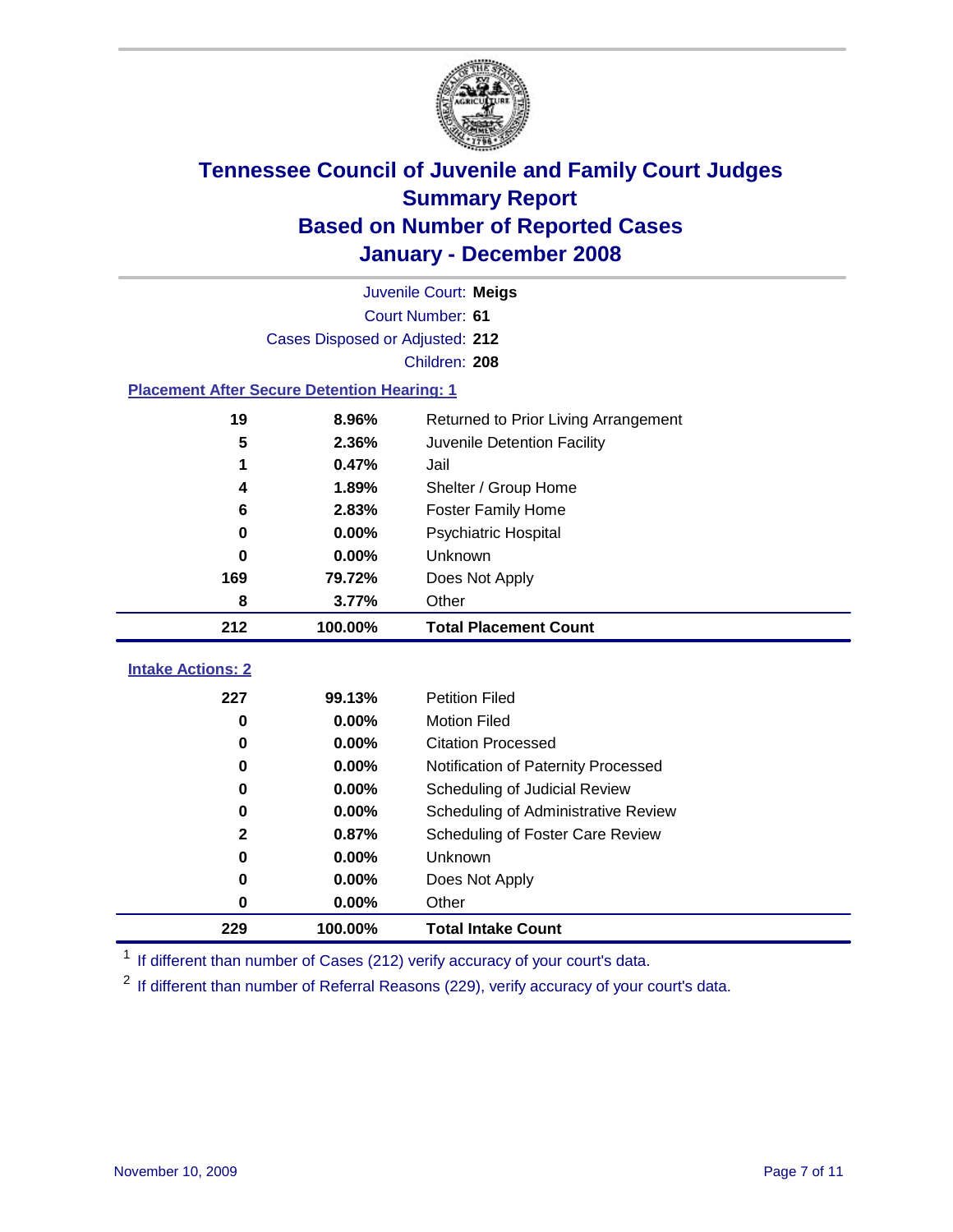

Court Number: **61** Juvenile Court: **Meigs** Cases Disposed or Adjusted: **212** Children: **208**

### **Last Grade Completed by Child: 1**

| 41                      | 19.71%  | Too Young for School     |
|-------------------------|---------|--------------------------|
| 1                       | 0.48%   | Preschool                |
| 10                      | 4.81%   | Kindergarten             |
| 10                      | 4.81%   | 1st Grade                |
| 1                       | 0.48%   | 2nd Grade                |
| $\mathbf 2$             | 0.96%   | 3rd Grade                |
| $\overline{\mathbf{r}}$ | 3.37%   | 4th Grade                |
| 3                       | 1.44%   | 5th Grade                |
| 4                       | 1.92%   | 6th Grade                |
| 14                      | 6.73%   | 7th Grade                |
| 30                      | 14.42%  | 8th Grade                |
| 26                      | 12.50%  | 9th Grade                |
| 15                      | 7.21%   | 10th Grade               |
| 30                      | 14.42%  | 11th Grade               |
| $\mathbf{2}$            | 0.96%   | 12th Grade               |
| $\pmb{0}$               | 0.00%   | Non-Graded Special Ed    |
| 0                       | 0.00%   | <b>GED</b>               |
| 0                       | 0.00%   | Graduated                |
| $\bf{0}$                | 0.00%   | Never Attended School    |
| 12                      | 5.77%   | Unknown                  |
| 0                       | 0.00%   | Other                    |
| 208                     | 100.00% | <b>Total Child Count</b> |

### **Enrolled in Special Education: 1**

| 208<br>100.00%       | <b>Total Child Count</b> |
|----------------------|--------------------------|
| 4.33%<br>9           | Unknown                  |
| 199<br>No<br>95.67%  |                          |
| Yes<br>$0.00\%$<br>0 |                          |

<sup>1</sup> One child could be counted in multiple categories, verify accuracy of your court's data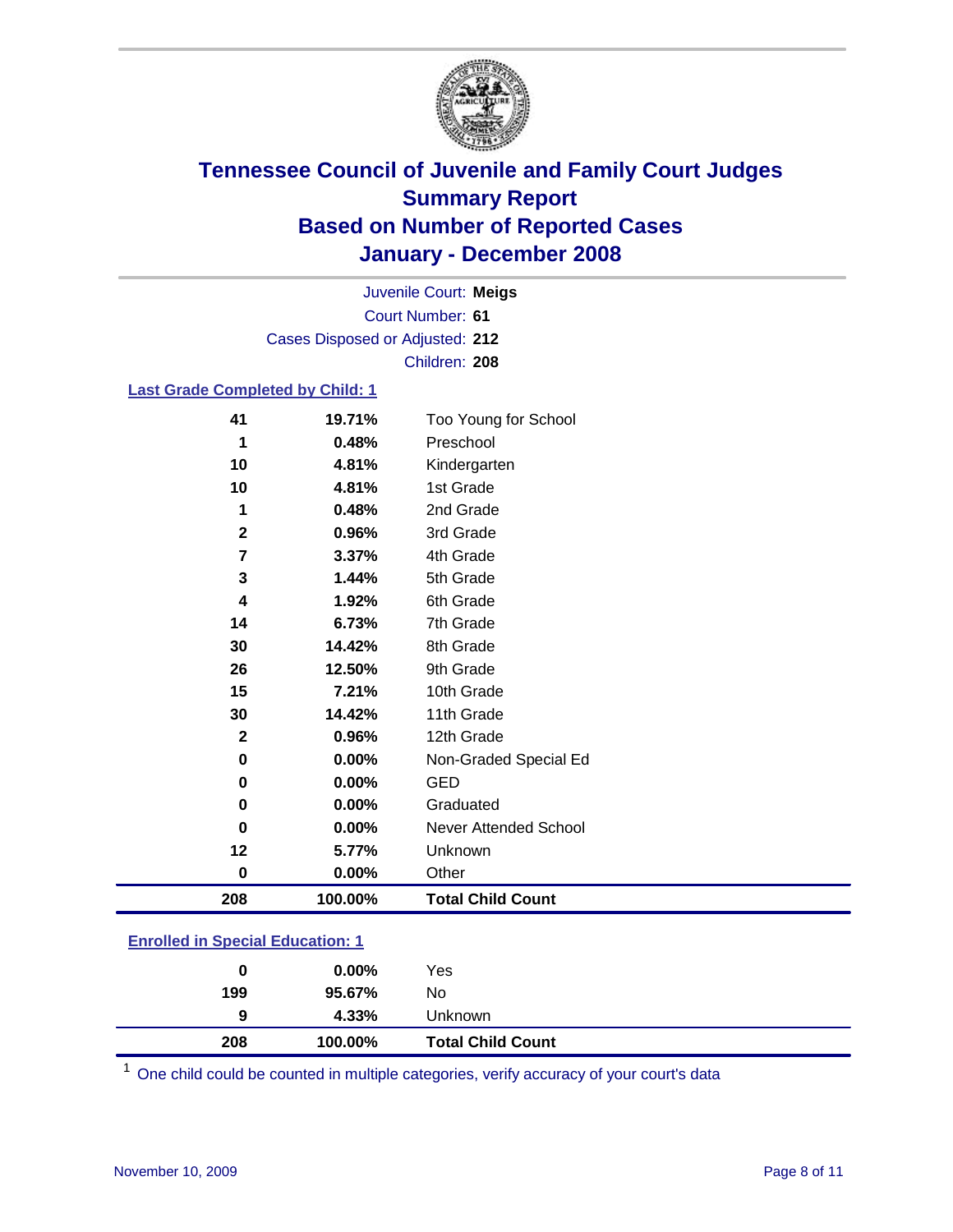

|                              |                                 | Juvenile Court: Meigs     |
|------------------------------|---------------------------------|---------------------------|
|                              |                                 | Court Number: 61          |
|                              | Cases Disposed or Adjusted: 212 |                           |
|                              |                                 | Children: 208             |
| <b>Action Executed By: 1</b> |                                 |                           |
| 229                          | 100.00%                         | Judge                     |
| 0                            | $0.00\%$                        | Referee                   |
| 0                            | $0.00\%$                        | <b>YSO</b>                |
| 0                            | $0.00\%$                        | Other                     |
| 0                            | $0.00\%$                        | Unknown                   |
| 229                          | 100.00%                         | <b>Total Action Count</b> |

### **Formal / Informal Actions: 1**

| 24           | 10.48%   | Dismissed                                        |
|--------------|----------|--------------------------------------------------|
| 0            | $0.00\%$ | Retired / Nolle Prosequi                         |
| 33           | 14.41%   | <b>Complaint Substantiated Delinquent</b>        |
| 45           | 19.65%   | <b>Complaint Substantiated Status Offender</b>   |
| 78           | 34.06%   | <b>Complaint Substantiated Dependent/Neglect</b> |
| 0            | 0.00%    | <b>Complaint Substantiated Abused</b>            |
| 1            | 0.44%    | <b>Complaint Substantiated Mentally III</b>      |
| $\mathbf{2}$ | 0.87%    | Informal Adjustment                              |
| 1            | $0.44\%$ | <b>Pretrial Diversion</b>                        |
| 1            | 0.44%    | <b>Transfer to Adult Court Hearing</b>           |
| 0            | $0.00\%$ | Charges Cleared by Transfer to Adult Court       |
| 0            | $0.00\%$ | Special Proceeding                               |
| 1            | 0.44%    | <b>Review Concluded</b>                          |
| 40           | 17.47%   | Case Held Open                                   |
| 3            | 1.31%    | Other                                            |
| 0            | $0.00\%$ | <b>Unknown</b>                                   |
| 229          | 100.00%  | <b>Total Action Count</b>                        |

<sup>1</sup> If different than number of Referral Reasons (229), verify accuracy of your court's data.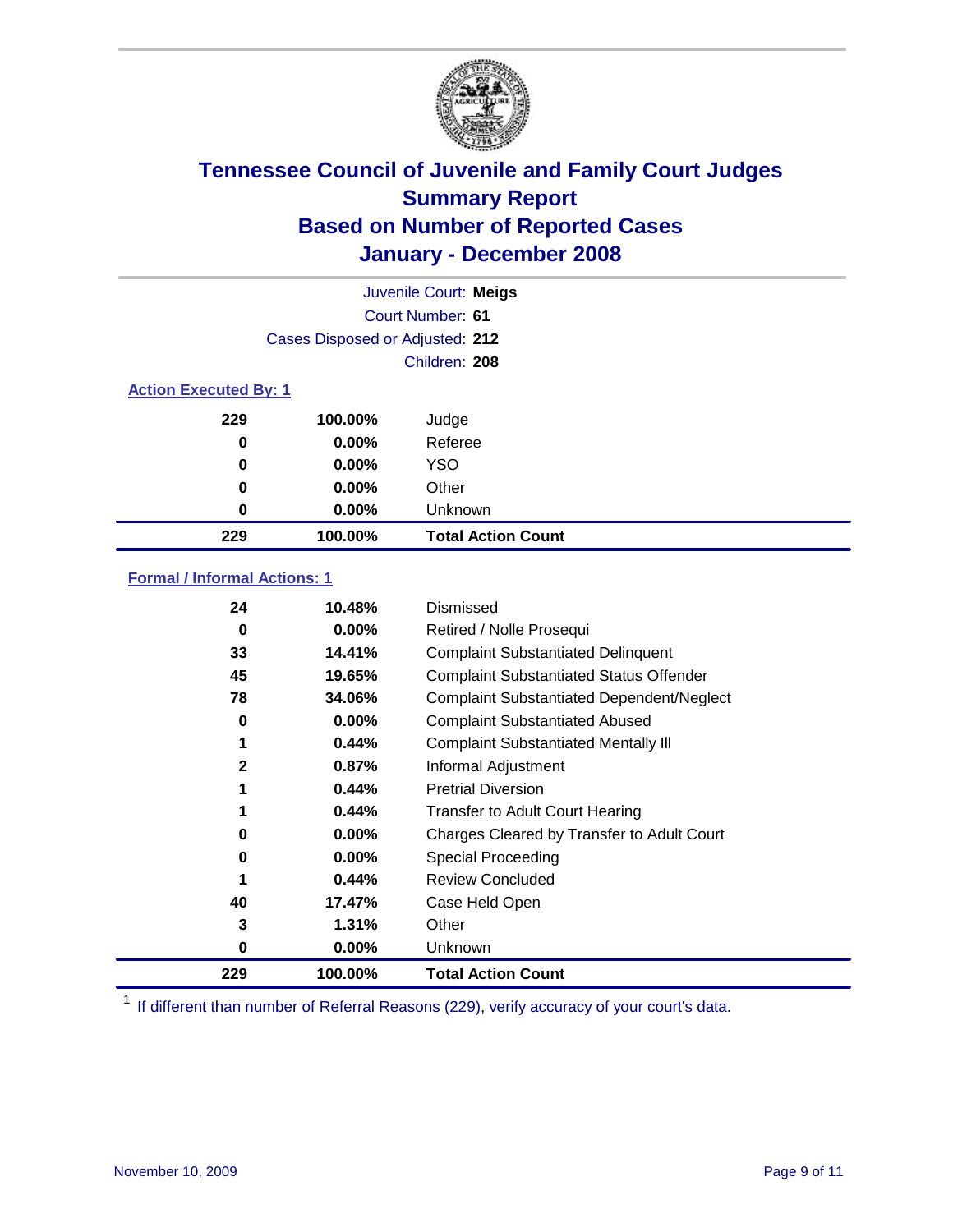

|                       |                                 | Juvenile Court: Meigs                                 |
|-----------------------|---------------------------------|-------------------------------------------------------|
|                       |                                 | Court Number: 61                                      |
|                       | Cases Disposed or Adjusted: 212 |                                                       |
|                       |                                 | Children: 208                                         |
| <b>Case Outcomes:</b> |                                 | There can be multiple outcomes for one child or case. |
| 25                    | 9.96%                           | <b>Case Dismissed</b>                                 |
| 0                     | 0.00%                           | Case Retired or Nolle Prosequi                        |
| 2                     | 0.80%                           | Warned / Counseled                                    |
| 45                    | 17.93%                          | Held Open For Review                                  |
| 0                     | 0.00%                           | Supervision / Probation to Juvenile Court             |
| 0                     | 0.00%                           | <b>Probation to Parents</b>                           |
| 0                     | 0.00%                           | Referral to Another Entity for Supervision / Service  |
| 2                     | 0.80%                           | Referred for Mental Health Counseling                 |
| 1                     | 0.40%                           | Referred for Alcohol and Drug Counseling              |
| 0                     | 0.00%                           | Referred to Alternative School                        |
| 0                     | 0.00%                           | Referred to Private Child Agency                      |
| 1                     | 0.40%                           | Referred to Defensive Driving School                  |
| 0                     | 0.00%                           | Referred to Alcohol Safety School                     |
| 2                     | 0.80%                           | Referred to Juvenile Court Education-Based Program    |
| 0                     | 0.00%                           | Driver's License Held Informally                      |
| 0                     | 0.00%                           | <b>Voluntary Placement with DMHMR</b>                 |
| 0                     | 0.00%                           | Private Mental Health Placement                       |
| 0                     | 0.00%                           | <b>Private MR Placement</b>                           |
| 0                     | 0.00%                           | Placement with City/County Agency/Facility            |
| 2                     | 0.80%                           | Placement with Relative / Other Individual            |
| 7                     | 2.79%                           | Fine                                                  |
| 23                    | 9.16%                           | <b>Public Service</b>                                 |
| 2                     | 0.80%                           | Restitution                                           |
| 0                     | 0.00%                           | <b>Runaway Returned</b>                               |
| 4                     | 1.59%                           | No Contact Order                                      |
| 0                     | 0.00%                           | Injunction Other than No Contact Order                |
| 0                     | 0.00%                           | <b>House Arrest</b>                                   |
| 0                     | 0.00%                           | <b>Court Defined Curfew</b>                           |
| 0                     | 0.00%                           | Dismissed from Informal Adjustment                    |
| 0                     | 0.00%                           | <b>Dismissed from Pretrial Diversion</b>              |
| 1                     | 0.40%                           | Released from Probation                               |
| 0                     | 0.00%                           | <b>Transferred to Adult Court</b>                     |
| 0                     | 0.00%                           | <b>DMHMR Involuntary Commitment</b>                   |